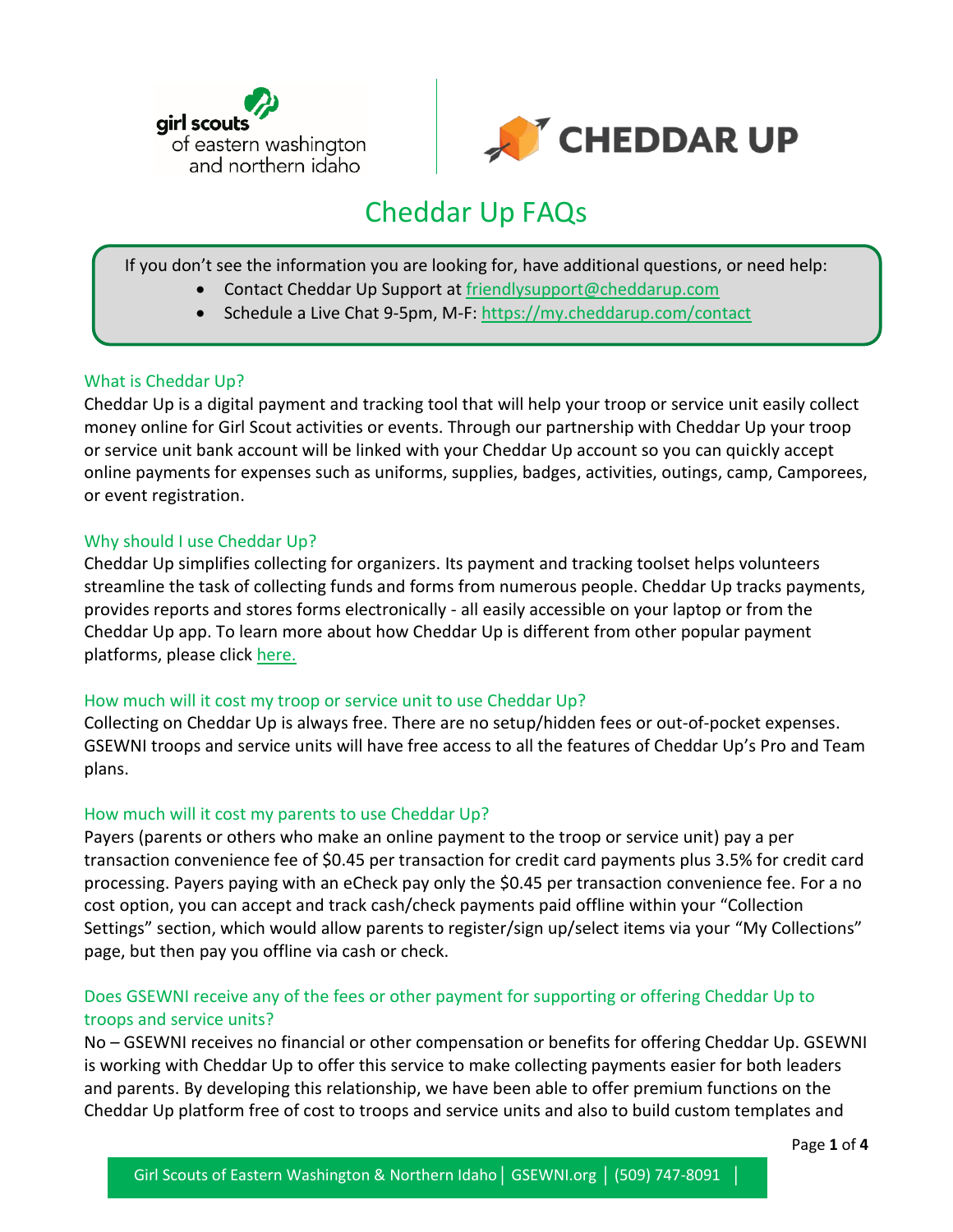collection assets that will make Cheddar Up even easier for our leaders to use. Activation of your account and use of Cheddar Up is entirely optional for troops and leaders.

# What do I need to do to start using Cheddar Up?

Get started by creating your FREE Cheddar Up account. Just follow the instructions you receive in your Welcome email from Cheddar Up. Didn't receive the Welcome email? Contact Cheddar Up Support at [friendlysupport@cheddarup.com.](mailto:friendlysupport@cheddarup.com) Make sure you only create your account using the link in this Welcome email, because it will give you access to perks (free monthly subscription plans!) and special tools specific to GSEWNI. Once your account set up is complete, you're ready to dig in and set up your collections.

# What personal information do I need to provide to setup my Cheddar Up account?

Once you click on the link in your Welcome email, you will need to provide your legal first and last name, email, date of birth, last 4 # of SSN, and phone number. You will also need to confirm or provide the bank account information for your troop or service unit bank account. All Cheddar Up accounts must be linked to your official troop or service unit bank account. Your personal information is not stored in Cheddar Up and will not be used for tax purposes. All collecting under your account is recorded under GSEWNI's Tax ID. Your information is only used to verify your identity and protect against fraud so it is important to enter accurate information.

# Who can open and manage a Cheddar Up Account?

An Account Owner is the person who sets up and manages the Cheddar Up account. Account Owners must be registered adult member volunteers of GSEWNI who are also debit card holders on the troop or service unit bank account. Account Owners may assign other GSEWNI member volunteers associated with their troop or service unit as Managers to set up and manage Cheddar Up collections.

# What if we have more than one adult who needs to access our Cheddar Up account?

Once you've coordinated who will complete the account setup, and your account is complete, you can go into your "My Account" settings and add a Manager. Adding a Manager will allow you to add additional GSEWNI member volunteers who need access to your Cheddar Up account. It will send them an email invitation prompting them to create their account. When they do, they'll have access to your troop account. Then, within "My Account" you can set permissions on each Manager that you add, allowing you to decide which collections they should have access to, whether they can create collections, etc. Managers will never have access to withdrawing/transferring funds. Only the primary Account Owner will be able to make account withdrawals/transfers.

# How many people can be on a Cheddar Up account as managers?

Each account can have only one Account Owner. However, you may assign an unlimited number of Managers.

# Does Cheddar Up work on any device or internet browser?

Yes, Cheddar Up should function on all devices including all iOS and Android devices and most browsers. We recommend using Chrome, Firefox or Safari. Internet Explorer tends to be problematic with modern software.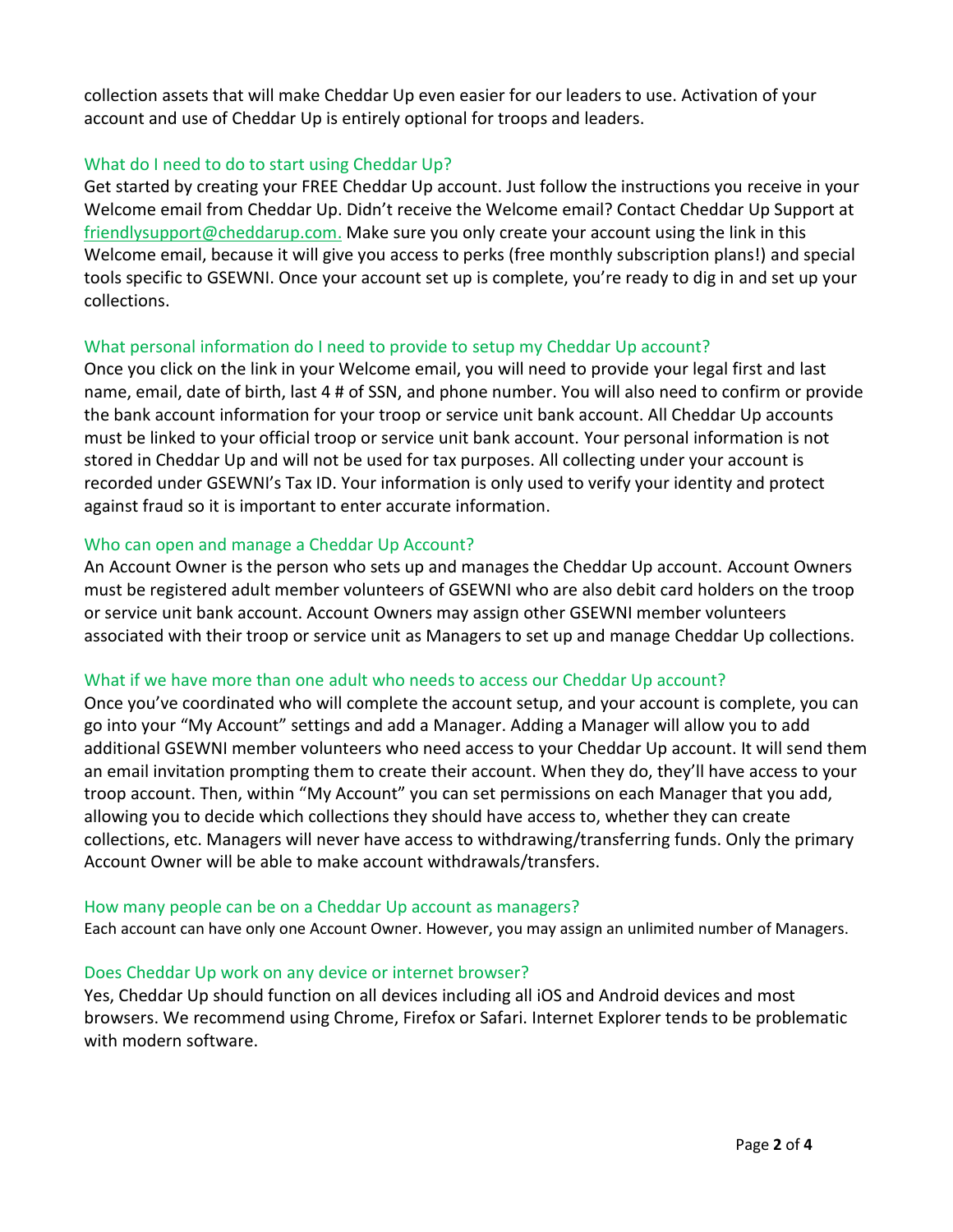# Should I download the Cheddar Up app for mobile use?

If you are the Account Owner, you'll want to download the app for managing your collections on the go. Apps are available for both iOS and android products. Payers do not need to download the app to access and pay for collections. You will be able to share your collection by emailing/providing a link to your collection. The payment pages are web responsive and provide a smooth experience for paying on both web and mobile.

# Can I use the Cheddar Up app to accept in-person (POS) payments?

Yes, Cheddar Up's mobile apps include point of sale functionality. You can learn more and see a quick tutorial video [here.](https://girlscoutsupport.cheddarup.com/article/486-can-i-use-cheddar-up-to-accept-in-person-payments) Please reach out to council for best practices in regard to product sales.

# How do I share my collection page after I create it?

From the "My Collections" page, you'll want to click on your collection. Then, simply click on "Share" in the top gray bar. There you'll see your unique URL for your collection. You can copy this link and begin sharing it with your parents and other potential payers via all your communication channels—email, text, Facebook...or even a paper handout or event registration form. You can also use our "invite" feature, which allows you to enter (or copy and paste) your parent emails so Cheddar Up can send them a friendly invitation to view the collection.

# Will we be able to program an end-date for accepting event payments in Cheddar Up?

Yes - you can set timing on your collection, which allows you to designate a start and end date and time. You'll find this feature in the "Settings" section when building or editing your collection.

# Can I share one link that lists all my troop's active collections?

Yes. If you have several collections on Cheddar Up, the "Collections Home Page" is what you need! It allows you to share ONE link that lists all your troop's active collections. Check out this [example](https://my.cheddarup.com/me/helenkeller)  [Collections Home Page.](https://my.cheddarup.com/me/helenkeller) Now your Girl Scout troop families will always know where to find the latest options for payment. No more finding the right link or messing with passwords. It's all in one spot and at their fingertips. Check out this [short video](https://vimeo.com/233385813) to see it in action.

# Some of my collected funds are still pending. How long does it take payments to process?

Credit cards succeed or fail immediately upon checkout and then take 1-2 business days to become available for withdrawal. eCheck payments can take up to 5 business days to fully process (electronic bank transfers are a slower form of payment). Once all funds have processed, they will be available for withdrawal/transfer to your troop/SU bank account.

# How do I handle cash or check payments?

Cheddar Up has an optional feature that allows you to add a cash/check payment method to your checkout screen. This might be a nice option if you think some parents in your troop may still want to pay offline. You can turn on this feature when creating your collection within the "Settings" step. There is a toggle that even allows you to provide instructions on where and when parents should deliver the check. You then can personally document when you have received their payment, along with collecting their registration or information and forms online through Cheddar Up.